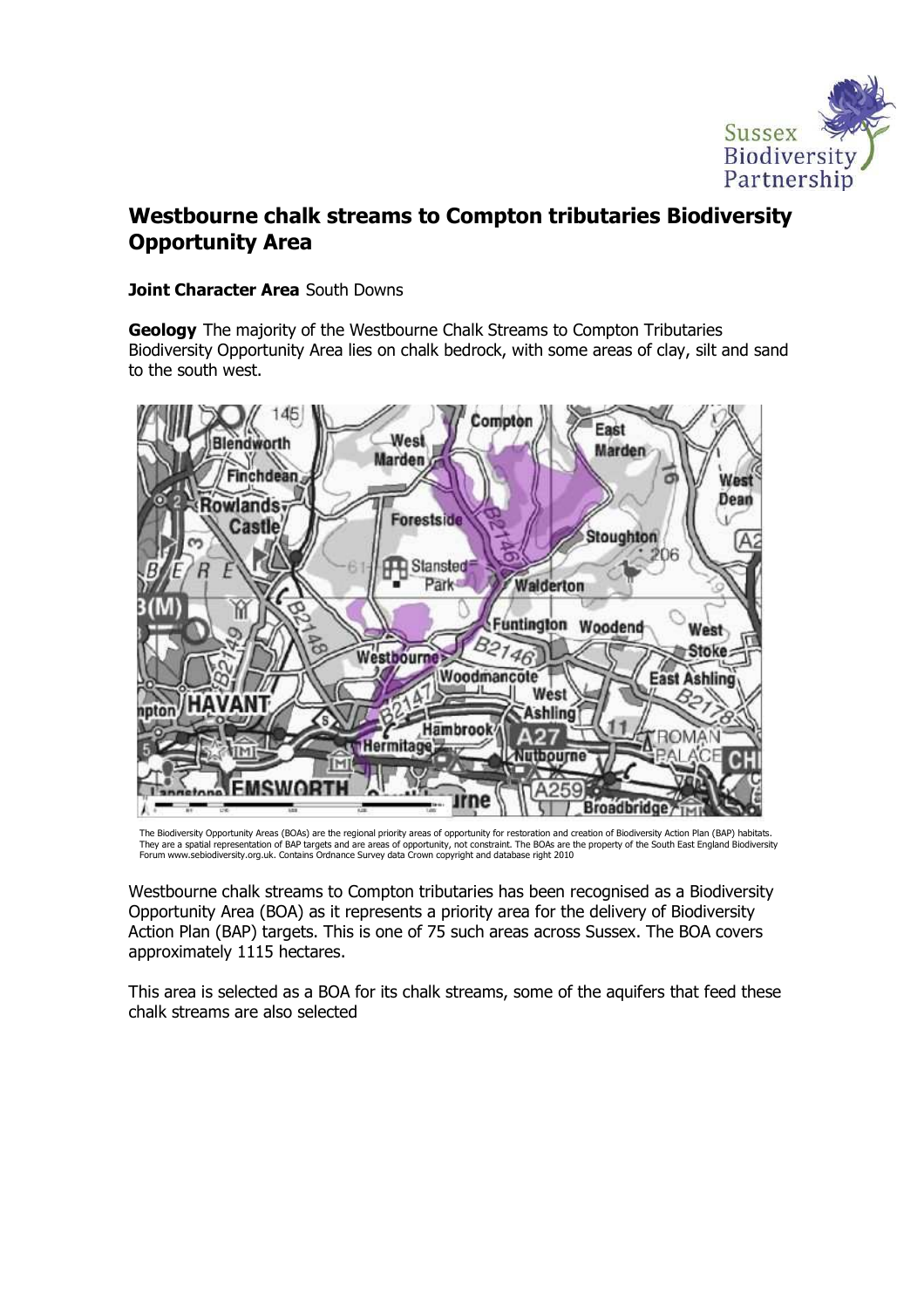# BAP Habitat

Coastal and floodplain grazing marsh Lowland calcareous grassland Reedbeds Saline lagoons Wood-pasture and parkland Woodland

BAP Species 30 species recorded, with the following in the last ten years:

| <b>Species</b>                        | <b>Habitat Requirements</b>                                         |
|---------------------------------------|---------------------------------------------------------------------|
| Water Vole <i>Arvicola terrestris</i> | Rivers, ponds, canals and drainage ditches, reedbeds, fens, grazing |
|                                       | marsh, banks, slow-flowing waters                                   |
| White Helleborine                     | Woodlands, particularly Beech on chalk or limestone soils, low      |
| Cephalanthera damasonium              | ground cover, shaded habitat                                        |
| Cuckoo Cuculus canorus                | Woodland, scrub, marshes, heathland, reedbed                        |
| Yellowhammer <i>Emberiza</i>          | Open countryside, scrubby areas, woodland edges, hedgerows,         |
| citrinella                            | insect-rich grassland, seed-rich areas                              |
| Reed Bunting <i>Emberiza</i>          | Wetlands including reedbeds, tall rushes and wet grassland with     |
| schoeniclus                           | good vegetation cover, gardens, farmland, hedgerows, ditches        |
| Wood Lark Lullula arborea             | Heathland, woodland, mosaic of scattered trees, bare ground, short  |
|                                       | vegetation and taller vegetation, open seed-rich areas              |
| Harvest Mouse Micromys                | Arable margins, hedgerows, meadows, scrub, reedbeds, tall grass     |
| minutus                               |                                                                     |
| Spotted Flycatcher                    | Open woodland and woodland edges, parks and gardens                 |
| Muscicapa striata                     |                                                                     |
| Fly Orchid Ophrys insectifera         | A plant of chalk and limestone soils usually found in open woodland |
|                                       | and scrub, often in deep shade, also occurs on grassland and fens   |
| Brown Long-eared Bat                  | A widespread bat of open woodlands, hedgerows, parks and            |
| Plecotus auritus                      | gardens, it roosts in old buildings and trees in the summer, moving |
|                                       | to caves and underground sites in the winter.                       |
| Marsh Stitchwort Stellaria            | Pools with seasonal variation, grassland with open sward,           |
| palustris                             | damp/wet soil, herb rich, unimproved, fens, reedbed                 |
| Turtle Dove Streptopelia              | Woodland edges, hedgerows and open land with scattered bushes       |
| turtur                                |                                                                     |
| Lapwing Vanellus vanellus             | Farmland, grazing marsh, wet meadows, seeds and insects             |

Invasive Non-native Species one species recorded, with the following in the last ten years:

Cherry Laurel Prunus laurocerasus

### Designated Sites

Aldsworth Pond and Meadows, Emsworth SNCI is of considerable ornithological importance, and also supports large numbers of dragonflies and a White-letter Hairstreak colony. The two meadows have a wet influence with species such as Southern Marsh Orchid and Ragged-Robin.